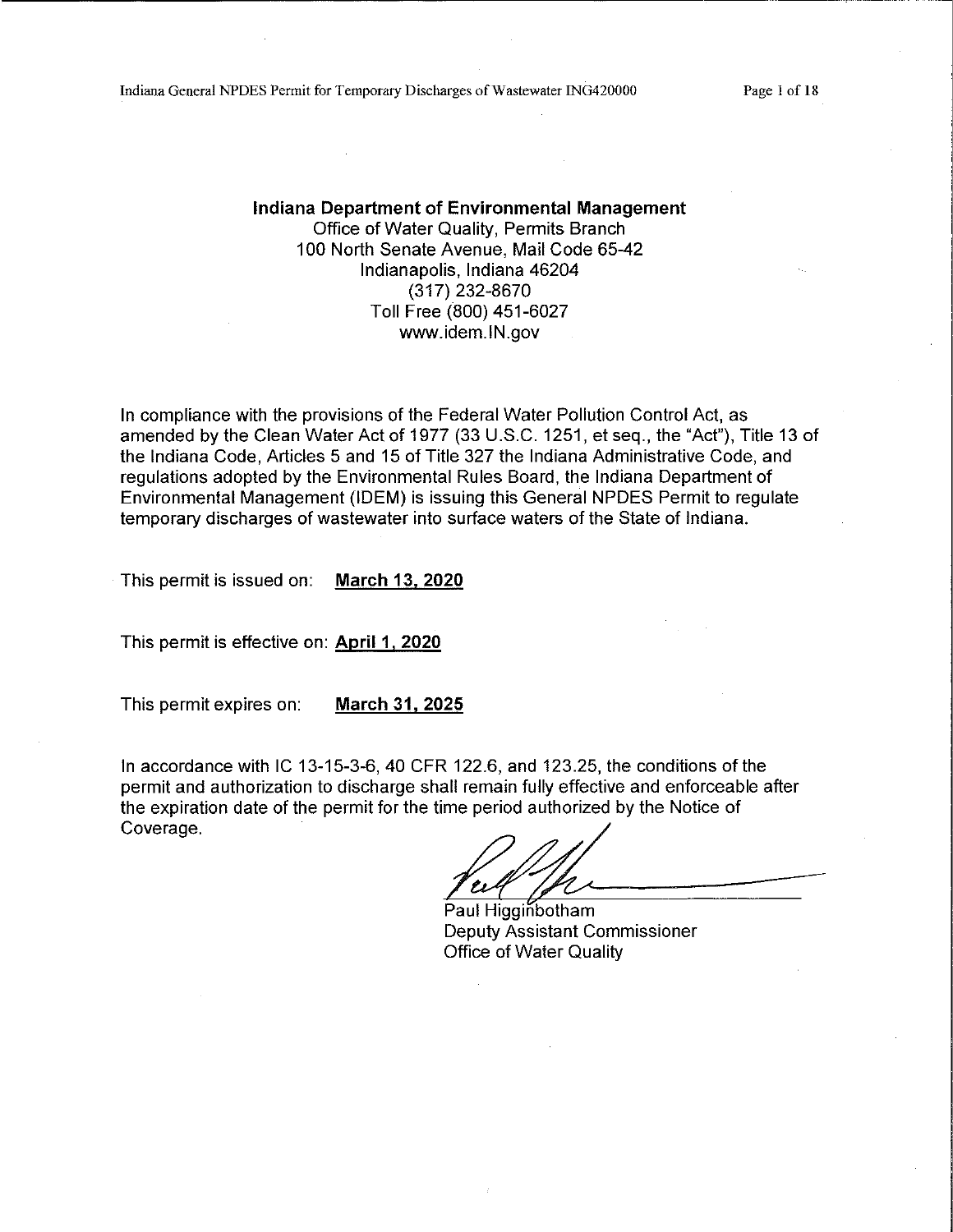# Table of Contents

| 1.1  |                                                                        |  |
|------|------------------------------------------------------------------------|--|
| 1.2  |                                                                        |  |
| 1.3  |                                                                        |  |
| 1.4  |                                                                        |  |
|      |                                                                        |  |
| 2.1  |                                                                        |  |
| 2.2  |                                                                        |  |
|      |                                                                        |  |
| 3.1  |                                                                        |  |
| 3.2  |                                                                        |  |
| 3.3  |                                                                        |  |
| 3.4  |                                                                        |  |
| 3.5  |                                                                        |  |
| 3.6  |                                                                        |  |
| 3.7  |                                                                        |  |
| 3.8  | Reporting Effluent Data on the Federal Discharge Monitoring Reports  9 |  |
| 3.9  |                                                                        |  |
| 3.10 |                                                                        |  |
|      |                                                                        |  |
| 4.1  |                                                                        |  |
| 4.2  |                                                                        |  |
| 4.3  |                                                                        |  |
| 4.4  |                                                                        |  |
|      |                                                                        |  |
|      |                                                                        |  |
| 6.1  |                                                                        |  |
| 6.2  |                                                                        |  |
| 6.3  |                                                                        |  |
| 6.4  |                                                                        |  |
| 6.5  |                                                                        |  |
| 6.6  |                                                                        |  |
| 6.7  |                                                                        |  |
| 6.8  |                                                                        |  |
| 6.9  |                                                                        |  |
| 6.10 |                                                                        |  |
| 6.11 |                                                                        |  |
| 6.12 |                                                                        |  |
| 6.13 |                                                                        |  |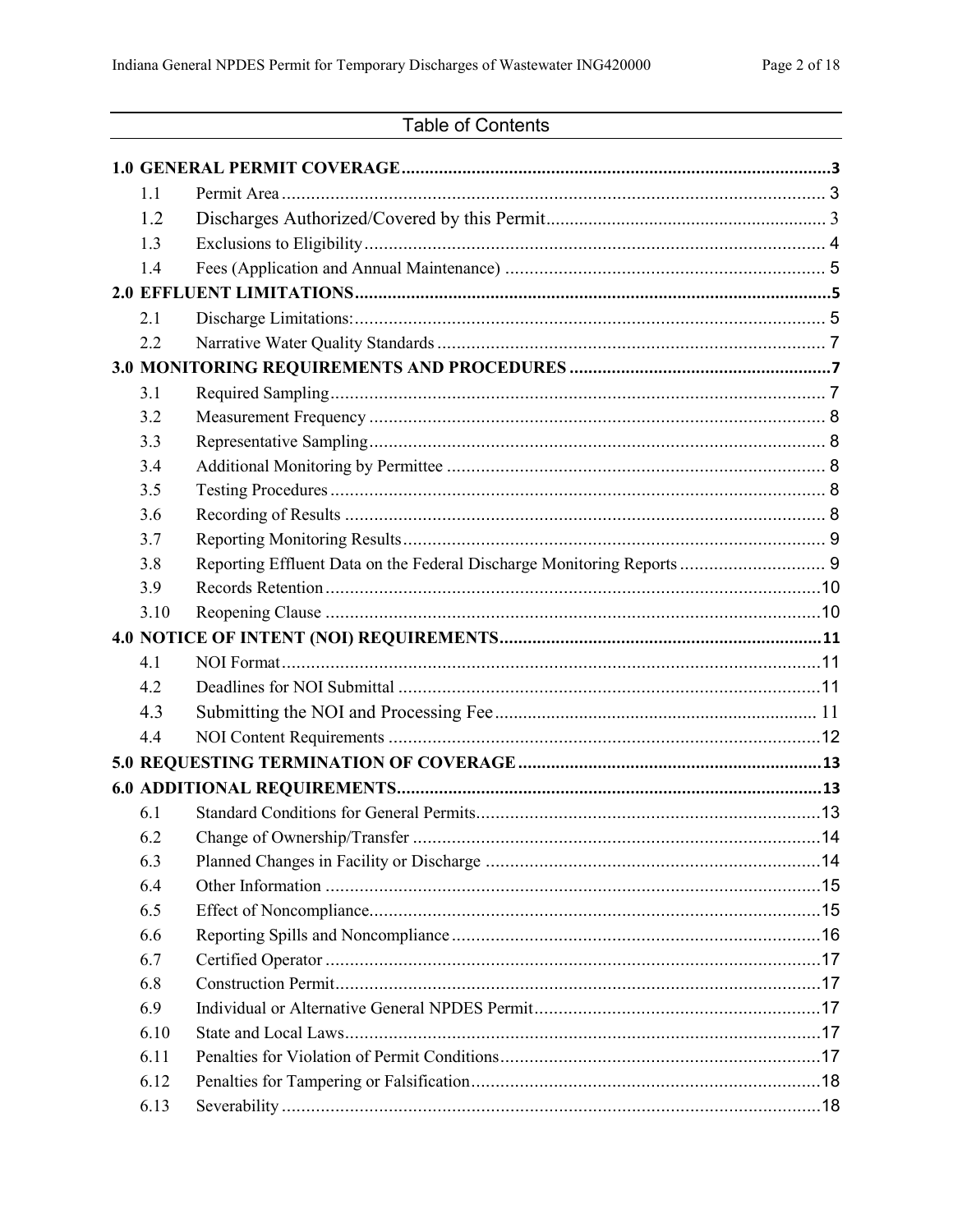| 6.14 |  |  |
|------|--|--|
|      |  |  |

# <span id="page-2-0"></span>**1.0 GENERAL PERMIT COVERAGE**

<span id="page-2-1"></span>1.1 Permit Area

This general permit covers and is applicable to the entire State of Indiana.

#### <span id="page-2-2"></span>1.2 Discharges Authorized/Covered by this Permit

This general permit addresses temporary discharge(s) of wastewater from a point source to surface waters of the State of Indiana, including discharges through a separate storm sewer system. Types of discharges that may be covered under this permit include, but are not limited to emergency discharges, discharges related to environmental cleanup activity, discharges resulting from testing of pilot projects, and dewatering operations which result in discharge(s) of contaminated water.

Dewatering associated with construction activities where the project has permit coverage under the IDEM construction site run-off general permit (issued pursuant to 327 IAC 15-5 or INRA00000) is allowable in lieu of coverage under this permit provided that appropriate sediment control measures are utilized and the discharge water is not contaminated.

To be authorized to discharge under this permit, temporary dischargers of wastewater must submit an NOI in accordance with the requirements of Part 4.0 of this permit, using an NOI application form provided by IDEM.

After the submitted NOI form is reviewed by IDEM, IDEM will notify the person who submitted the NOI whether coverage under this general permit is granted or denied. If coverage is granted, the IDEM shall notify the applicant of authorization and the effective date. Notification from IDEM will include requirements for monitoring and limits for applicable parameters based upon the characteristics of the discharge. Until IDEM issues a Notice of Coverage approval letter that grants coverage for discharge, the discharge is not authorized under this permit and may not be initiated."

This general permit serves as a National Pollutant Discharge Elimination System (NPDES) general permit and is issued to be effective for a term of five (5) years. The Commissioner may grant or deny coverage under this permit or require an application for an individual permit.

Entities that obtain coverage under this permit are in compliance with the NPDES application requirements for such discharges. Any discharge of pollutants into surface waters of the state as a point source discharge, except for exclusions cited at 327 IAC 5-2-4, is prohibited unless in conformity with a valid NPDES permit.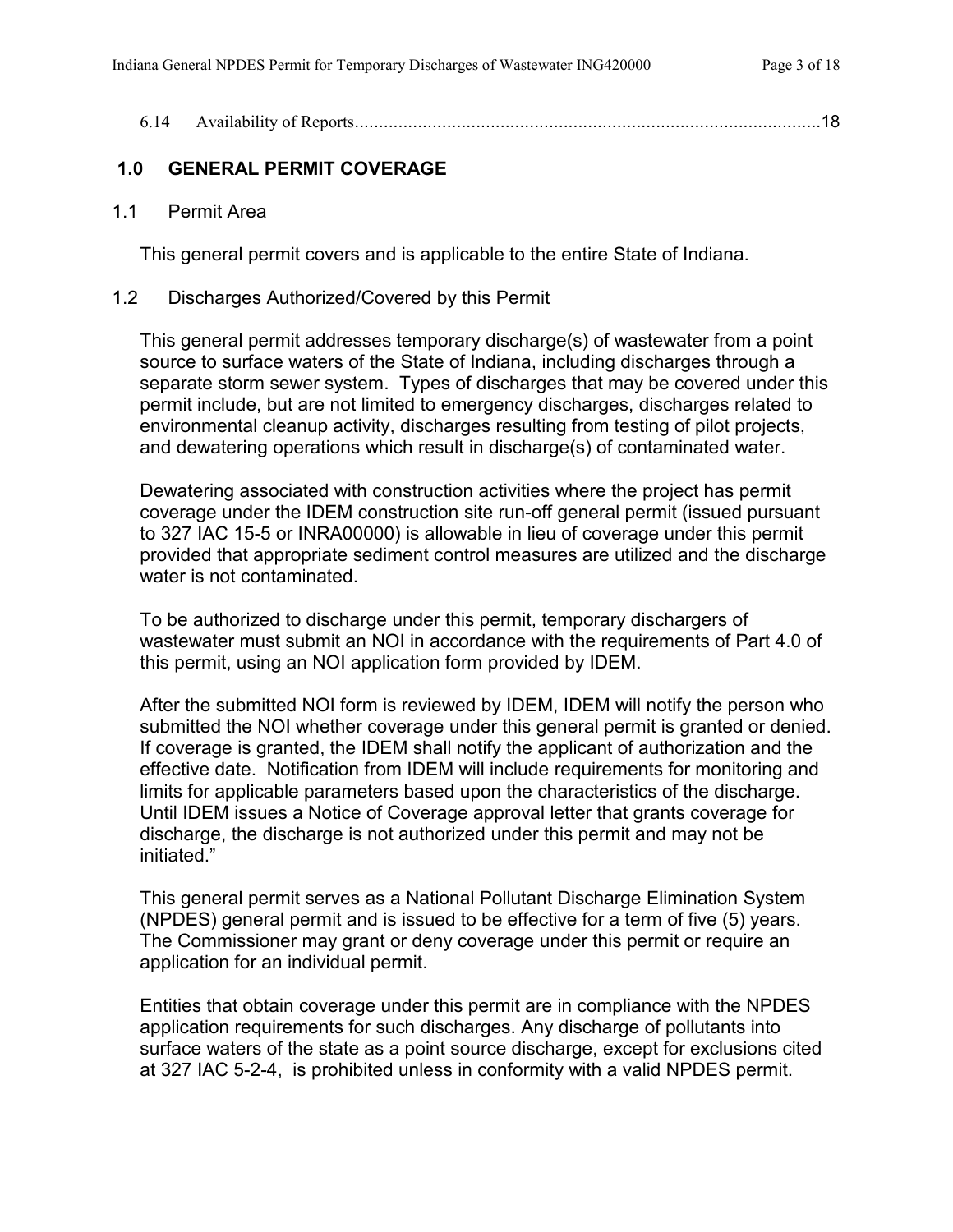Permittees who are granted general permit coverage will remain covered under this permit until the earliest of the following:

- a) 364 consecutive days after the effective date specified by the Commissioner in the Notice of Coverage (NOC);
- b) IDEM's approval of the permittee's submittal of a Notice of Termination (see Section 5.0); or
- c) Issuance or modification of an individual permit for the discharges covered by this general permit; or
- d) A final decision is made by IDEM either to revoke or to not reissue this general permit, at which time IDEM will identify a reasonable time period for covered dischargers to seek coverage under an alternative general permit or an individual permit. Coverage under this permit will terminate at the end of this identified time period.

Although this general permit is valid for five years, in order to qualify for actual permit coverage, each regulated activity may only receive coverage for a maximum of 364 consecutive days. If coverage is needed for more than 364 consecutive days, then the applicant must also apply for coverage under an individual permit.

## <span id="page-3-0"></span>1.3 Exclusions to Eligibility

The following discharges are not authorized by this permit:

- a) direct discharges into waters that are designated as an ONRW defined at IC 13-11-2-149.5;
- b) discharges to a receiving stream when the discharge results in an increase in the ambient concentration of a pollutant which contributes to the impairment of the receiving stream for that pollutant as identified on the current 303(d) list of impaired waters;
- c) discharges containing water treatment additives which have not received prior written approval from the IDEM for the specific additive, use, and dosage at the particular facility for which the NOI is submitted;
- d) discharges that take place within five-hundred (500) yards upstream of a public water supply surface water intake and cannot meet Indiana's public water supply standards;
- e) discharges of storm water associated with industrial activity regulated under 327 IAC 15-6, or General NPDES Permit INRM00000;
- f) discharges of storm water runoff from a construction activity regulated under 327 IAC 15-5, or General NPDES Permit INRA00000;
- g) discharges from coal mining operations regulated under 327 IAC 15-7;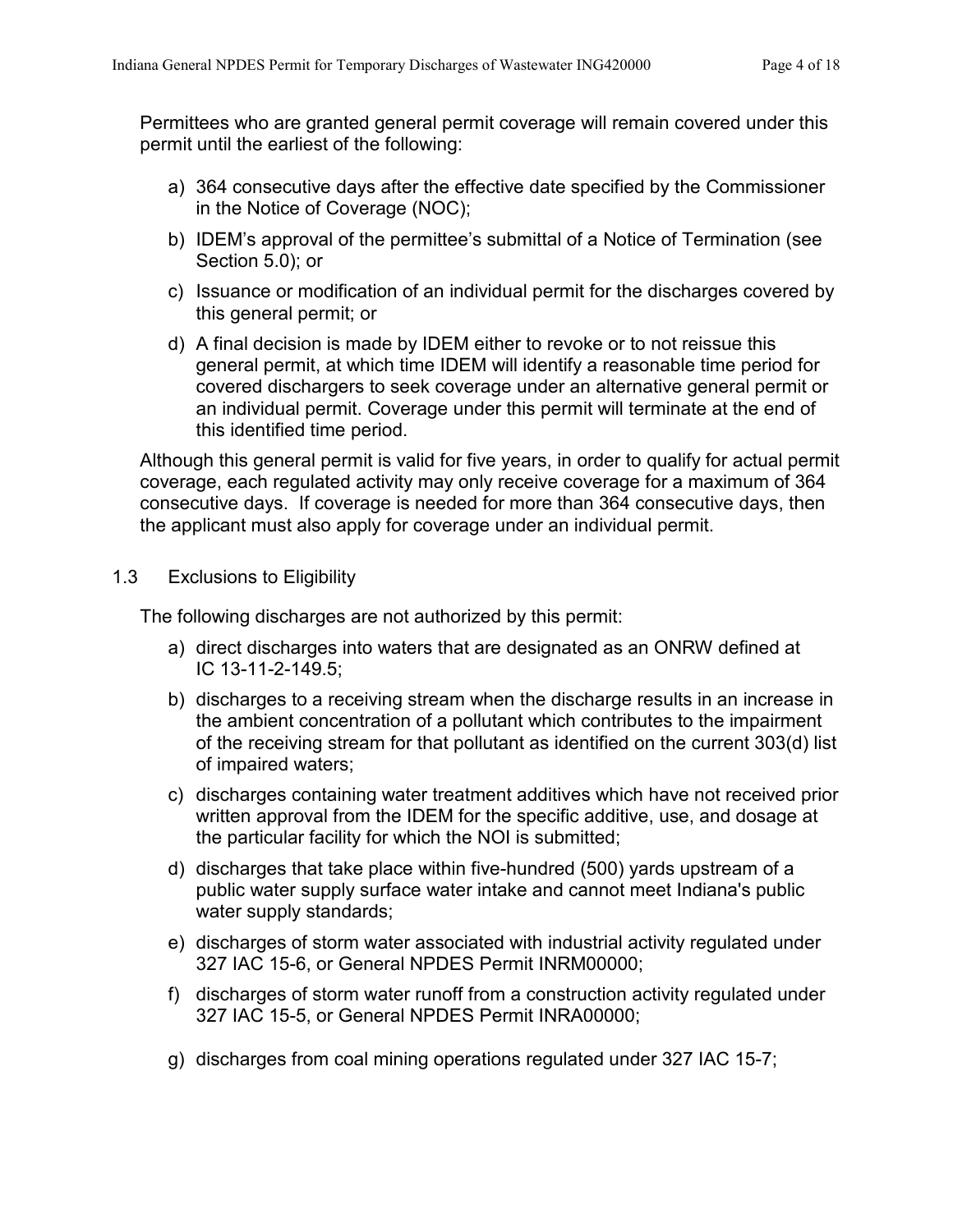- h) discharges from a groundwater petroleum remediation system regulated under General NPDES Permit ING080000;
- i) discharges from a petroleum product terminal regulated under General NPDES Permit ING340000;
- j) discharges from a sand, gravel, dimension stone, or crushed stone operation regulated under General NPDES Permit ING490000;
- k) discharges of hydrostatic test water from a commercial pipeline regulated under General NPDES Permit ING670000;
- l) discharges to combined or sanitary sewer systems;
- m) discharges that are commingled with hazardous wastes or hazardous materials;
- n) bypasses or upsets of any kind from a treatment works or collection system;
- o) discharges that contain pollutants classified as bioaccumulative chemicals of concern (BCCs);
- p) discharges for which the Commissioner requests an individual permit application; and
- q) wastewater discharges already regulated under an NPDES permit.

# <span id="page-4-0"></span>1.4 Fees (Application and Annual Maintenance)

Any person who seeks coverage under this general permit is required to remit an application fee with the Notice of Intent (NOI) in accordance with IC 13-18-20-12. Persons covered by this general permit are also required by IC 13-18-20 to remit annual operating fees to IDEM for as long as coverage continues. Coverage under this general permit may be revoked for nonpayment of applicable fees as set forth in IC 13-18-20.

# <span id="page-4-1"></span>**2.0 EFFLUENT LIMITATIONS**

All permittees must control discharges as necessary to meet numeric and narrative water quality criteria for any discharges authorized by this permit, with compliance required upon beginning such a discharge.

<span id="page-4-2"></span>2.1 Discharge Limitations:

The Notice of Coverage will set forth all applicable effluent limitations and monitoring requirements with which the permittee must comply. The following tables denote the minimum effluent limitations and monitoring requirements for all discharges covered under this general permit: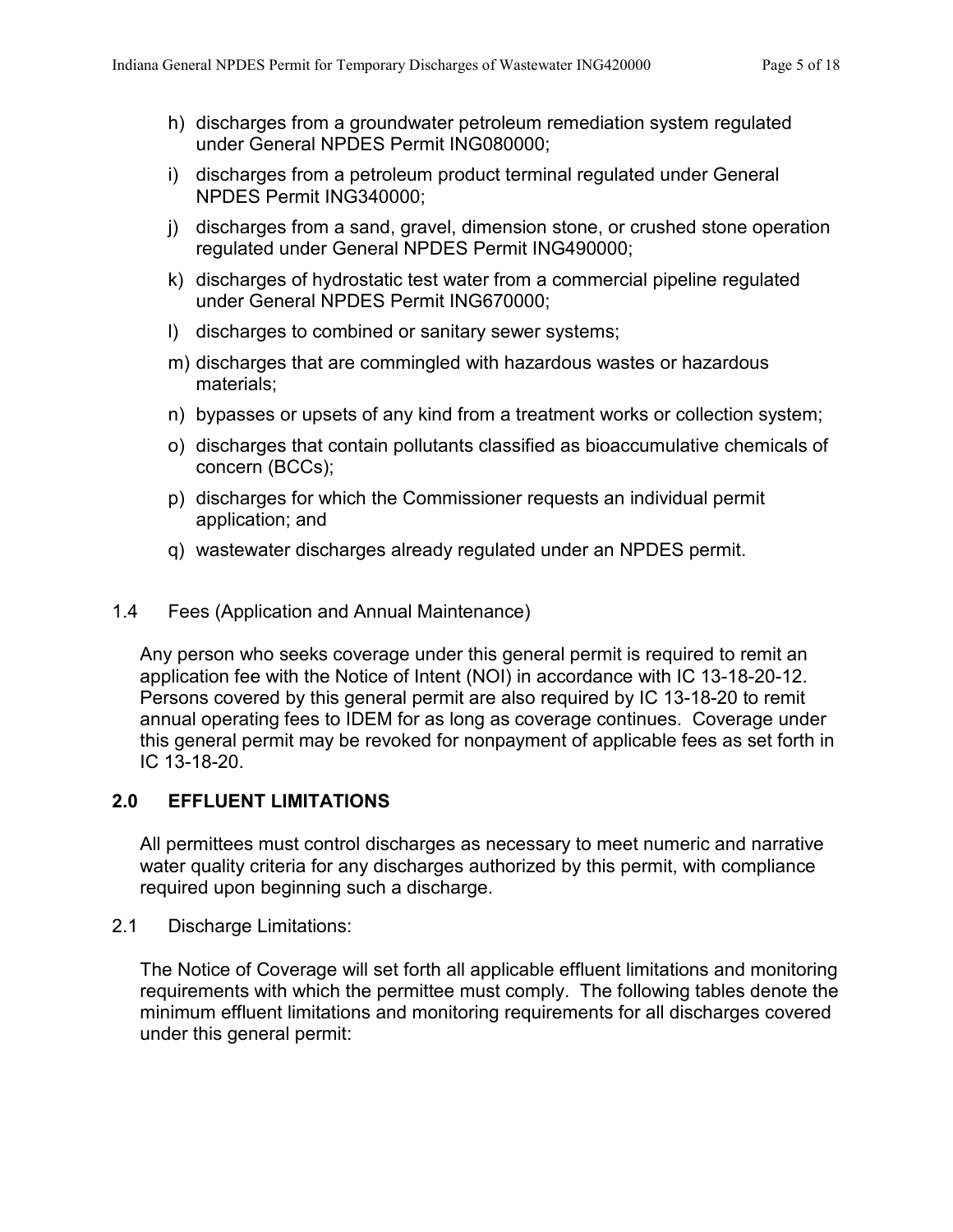|                                                     | <b>Quantity or Loading</b> |                  | <b>Quality or Concentration</b> |                    |                  | <b>Monitoring Requirements</b> |                          |                             |
|-----------------------------------------------------|----------------------------|------------------|---------------------------------|--------------------|------------------|--------------------------------|--------------------------|-----------------------------|
| Parameter                                           | Monthly<br>average         | Daily<br>maximum | Units                           | Monthly<br>average | Daily<br>maximum | <b>Units</b>                   | Measurement<br>frequency | Sample type                 |
| Flow[1][2]                                          | Report                     | Report           | <b>MGD</b>                      | ----               | ----             | ----                           | Daily                    | Instantaneous               |
| Total Flow [2]                                      | ----                       | Report           | Mgal                            | ----               |                  |                                | 1 x Monthly              | Cumulative<br>monthly total |
| Total<br>Residual<br>Chlorine<br>(TRC)<br>[2][3][4] | ----                       | ----             | ----                            | 0.01               | 0.02             | mg/l                           | 1 x Weekly               | Grab                        |
| Oil and grease                                      | ----                       | ----             | ----                            | 10                 | 15               | mg/l                           | 1 x Weekly               | Grab                        |

Table 1

#### Table 2

|           | Quality or Concentration |               |        | <b>Monitoring Requirements</b> |             |
|-----------|--------------------------|---------------|--------|--------------------------------|-------------|
| Parameter | Daily minimum            | Daily maximum | Units  | Measurement<br>trequency       | Sample type |
| pH [2]    | 6.0                      | 9.0           | - S.U. | Dailv                          | Grab        |

- [\*] IDEM will evaluate the NOI and other available information relating to the facility/site and the receiving waterbody to determine whether there is a need to include additional parameters, effluent limitations, and/or monitoring requirements. In accordance with 327 IAC 5-2-10 and 40 CFR 122.44, NPDES permit limits shall be based on either technology-based effluent limits (TBELs), (including TBELs developed on a case-by-case basis using BPJ, where applicable) or water quality-based effluent limits, whichever is most stringent. Any additional effluent limitations and/or monitoring requirements will be included in the Notice of Coverage Letter which will advise the applicant of acceptance of coverage under this general permit.
	- [1] Monitoring and reporting of effluent flow is required. The flow volume may be estimated.
	- [2] Samples and measurements taken as required in this section shall be representative of the volume and nature of the monitored discharge. Samples taken in compliance with the monitoring requirements in this section shall be taken at a point representative of the discharge but prior to entry into waters of the state. Test Methods shall be selected that will provide adequately sensitive data results.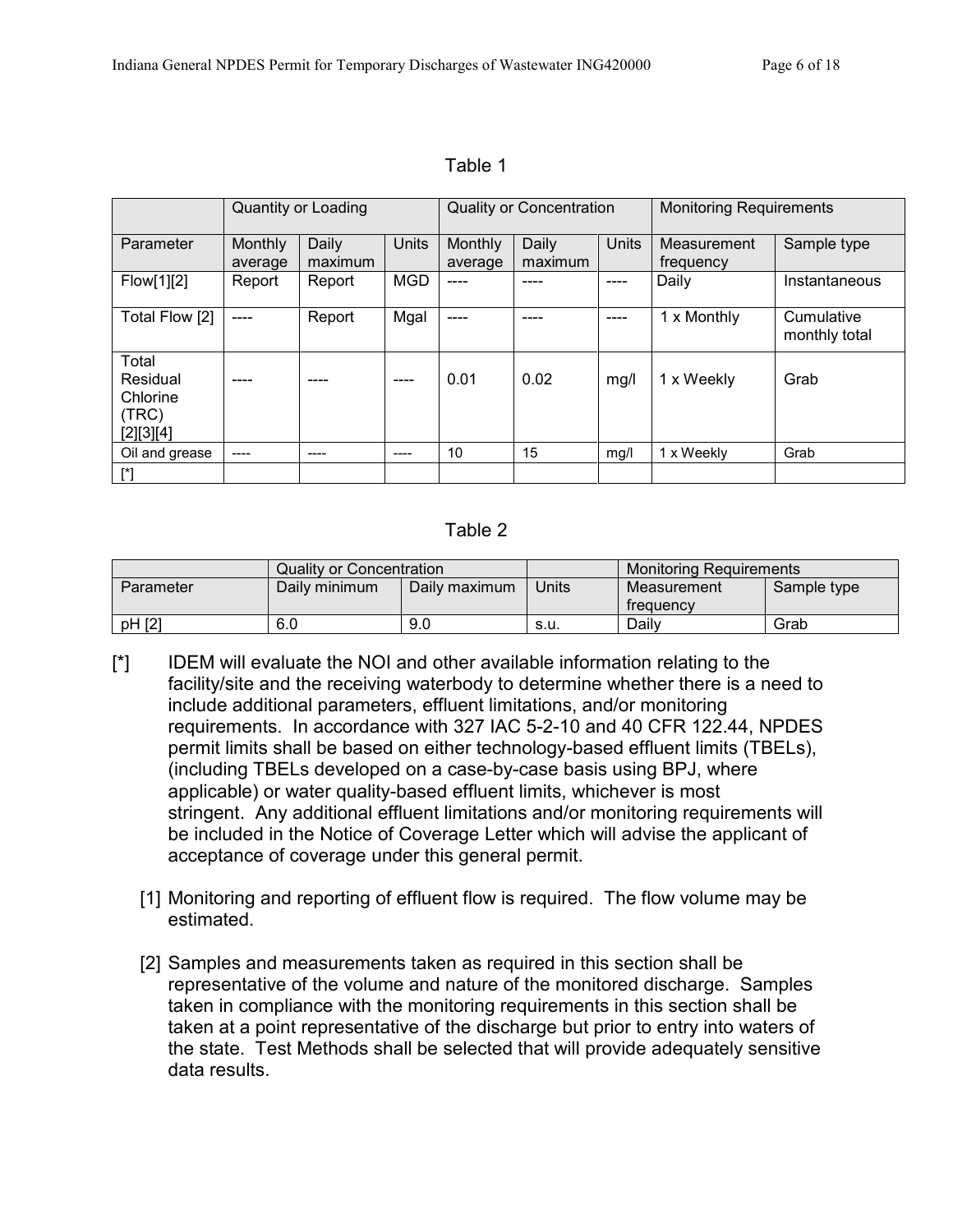[3] The following EPA test methods and/or Standard Methods and associated LODs and LOQs are to be used in the analysis of the effluent samples. Alternative methods may be used if first approved by IDEM.

| Parameter | <b>Test Method</b>        | <b>LOD</b>          | LOQ         |
|-----------|---------------------------|---------------------|-------------|
| Chlorine  | 4500-CI-D, E or 4500-CI-G | $0.02 \text{ mg/l}$ | $0.06$ mg/l |

[4] Compliance with the daily maximum limit will be demonstrated if the observed effluent concentrations are less than the LOQ value.

## <span id="page-6-0"></span>2.2 Narrative Water Quality Standards

- a) The discharge shall not contain substances, materials, floating debris, oil, scum, or other pollutants that will settle to form putrescent or otherwise objectionable deposits;
- b) The discharge shall not contain substances that are in amounts sufficient to be unsightly or deleterious;
- c) The discharge shall not contain oil or other substances that produce color, visible oil sheen, odor, or other conditions in such degree as to create a nuisance;
- d) The discharge shall not contain substances which are in amounts sufficient to be acutely toxic to, or to otherwise severely injure or kill aquatic life, other animals, plants, or humans;
- e) The discharge shall not contain substances which are in concentrations or combinations that will cause or contribute to the growth of aquatic plants or algae to such a degree as to create a nuisance, be unsightly, or otherwise impair the designated uses.
- f) The discharge shall not cause the receiving water(s) outside the mixing zone, to contain substances in concentrations which on the basis of available scientific data are believed to be sufficient to injure, be chronically toxic to, or be carcinogenic, mutagenic, or teratogenic to humans, animals, aquatic life, or plants.

# <span id="page-6-1"></span>**3.0 MONITORING REQUIREMENTS AND PROCEDURES**

#### <span id="page-6-2"></span>3.1 Required Sampling

Samples shall be taken in accordance with the sample type specified in Section 2.1 of this general permit and as required by the Notice of Coverage. After issuance of the Notice of Coverage, the Commissioner may require the permittee to sample for additional parameters and/or meet additional effluent limitations. When this becomes the case, the permittee shall be notified in writing and given the reasons for the additional sampling requirement.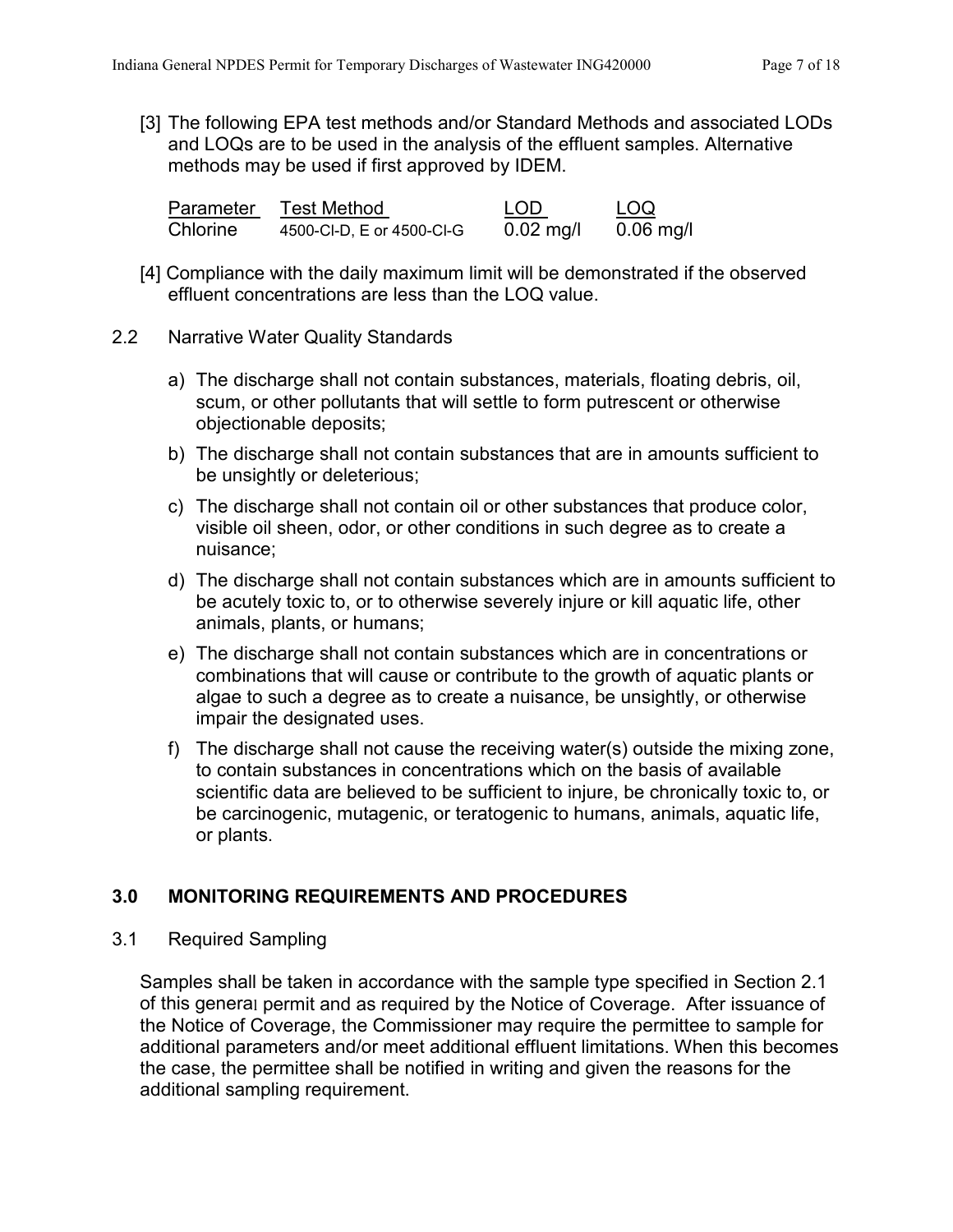## <span id="page-7-0"></span>3.2 Measurement Frequency

Measurement frequency of each parameter is identified in Section 2.1 above or as identified in the Notice of Coverage. The Commissioner may require the permittee to conduct more frequent measurement of one or more of these parameters. When this becomes the case, the permittee shall be notified in writing and given the reasons for the more frequent sampling requirement.

#### <span id="page-7-1"></span>3.3 Representative Sampling

Samples and measurements taken in compliance with the monitoring requirements specified above and in the NOC letter shall be representative of the volume and nature of the discharge flow and shall be taken at times which reflect the full range and concentration of effluent parameters normally expected to be present. Samples shall not be taken at times to avoid showing elevated levels of any parameters. The samples and measurements shall be taken prior to mixing with any other waters and prior to discharging to the receiving stream.

#### <span id="page-7-2"></span>3.4 Additional Monitoring by Permittee

When the permittee monitors any pollutant at the location(s) designated herein more frequently than required by this permit, using approved analytical methods as specified in Section 3.5 below, the results of this monitoring shall be included in the calculation and reporting of the values required in the monthly Discharge Monitoring Report (DMR) and Monthly Monitoring Report (MMR). Such increased frequency shall also be indicated. Other monitoring data not specifically required in this permit (such as internal process or internal waste stream data) which is collected by or for the permittee need not be submitted unless requested by the Commissioner.

#### <span id="page-7-3"></span>3.5 Testing Procedures

The analytical and sampling methods used shall conform to the version of 40 CFR 136 incorporated by reference in 327 IAC 5. Different but equivalent methods are allowable if they receive the prior written approval of the Commissioner and the U.S. Environmental Protection Agency. When more than one test procedure is approved for the purposes of the NPDES program under 40 CFR 136 for the analysis of a pollutant or pollutant parameter, the test procedure must be sufficiently sensitive as defined at 40 CFR 122.21(e)(3) and 122.44(i)(1)(iv).

#### <span id="page-7-4"></span>3.6 Recording of Results

For each measurement or sample taken pursuant to the requirements of this general permit, the permittee shall maintain records of all monitoring information and monitoring activities, including:

a) the place (outfall number), date, and time of sampling or measurements;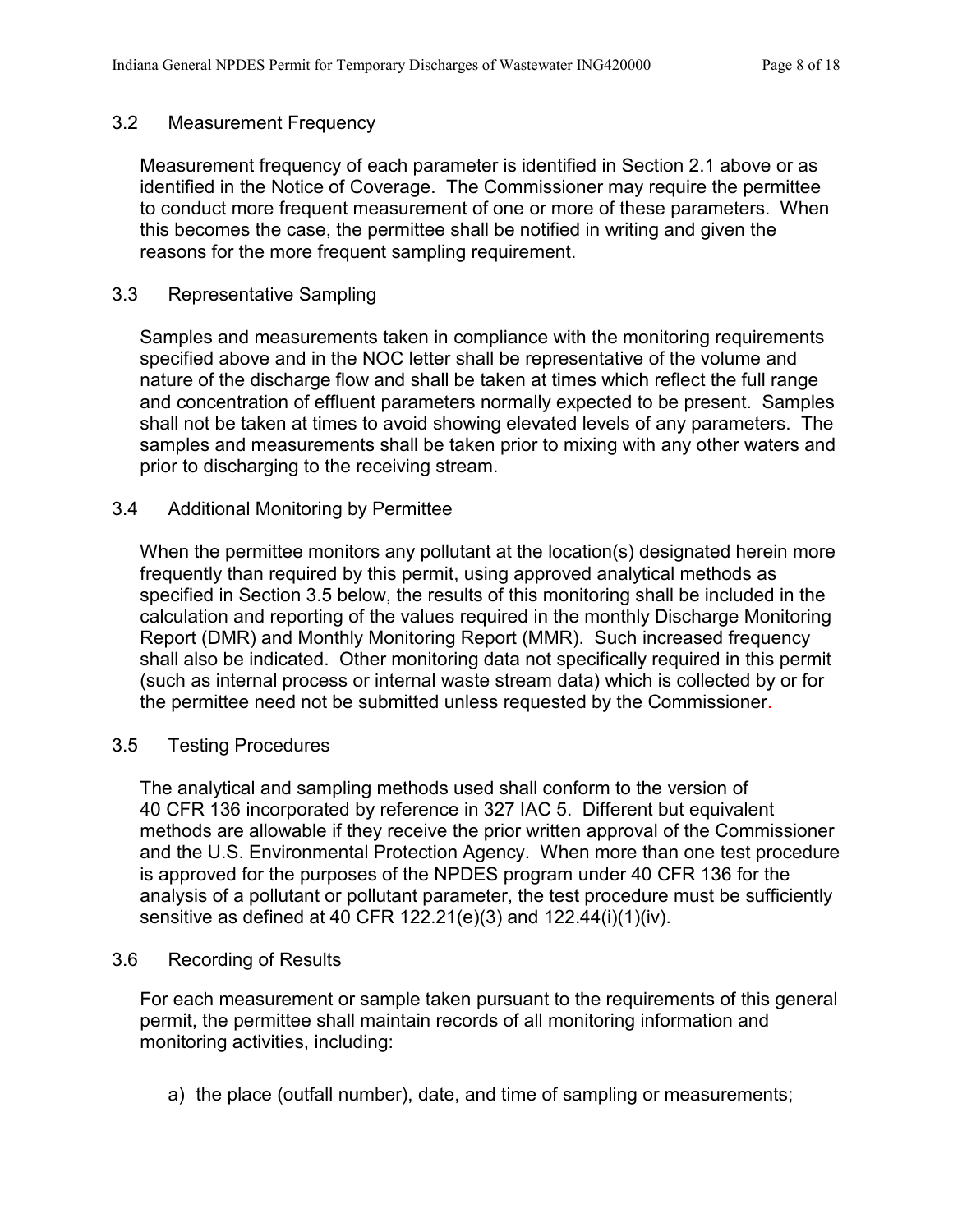- b) the person(s) who performed the sampling or measurements;
- c) the dates the analyses were performed;
- d) the person(s) or laboratory who performed the analyses;
- e) the analytical techniques or methods used; and
- f) the results of all required analyses and measurements.

#### <span id="page-8-0"></span>3.7 Reporting Monitoring Results

- a) The permittee shall submit complete federal discharge monitoring reports (DMRs) and state monthly monitoring reports (MMRs) to IDEM containing results obtained during the previous monitoring period which shall be submitted no later than the  $28<sup>th</sup>$  day of the month following each completed monitoring period. The first report shall be submitted by the 28<sup>th</sup> day of the month following the first completed monitoring period.
- b) Forms that were not issued by IDEM must receive approval by IDEM before they may be used.
- c) DMRs must be signed and certified by a responsible corporate officer, or a general partner or the sole proprietor, or a principal municipal executive officer or ranking elected official, or his or her duly authorized representative. Such authorization must be submitted in writing and must explain the duties and responsibilities of the authorized representative.
- d) Permittees shall keep a duplicate copy of all completed and signed monitoring report forms submitted. These documents shall be retained either on-site at the permitted facility or in such a manner that the reports will be readily available for IDEM compliance staff review.

These reports shall include, but not necessarily be limited to, the Discharge Monitoring Report (DMR) and the Monthly Monitoring Report (MMR). All reports shall be submitted to IDEM electronically by using the NetDMR application, upon registration, receipt of the NetDMR Subscriber Agreement, and IDEM approval of the proposed NetDMR Signatory. Access the NetDMR website (for initial registration and DMR/MMR submittal) via CDX at: https://cdx.epa.gov/. The Regional Administrator may request the permittee to submit monitoring reports to the U.S. Environmental Protection Agency if it is deemed necessary to assure compliance with the permit.

- <span id="page-8-1"></span>3.8 Reporting Effluent Data on the Federal Discharge Monitoring Reports
	- a) For parameters with monthly average water quality based effluent limitations (WQBELs) below the limit of quantitation (LOQ), daily effluent values that are less than the LOQ may be assigned a value of zero (0).
	- b) For all other parameters for which the monthly average WQBEL is equal to or greater than the LOQ, calculations that require averaging of measurements of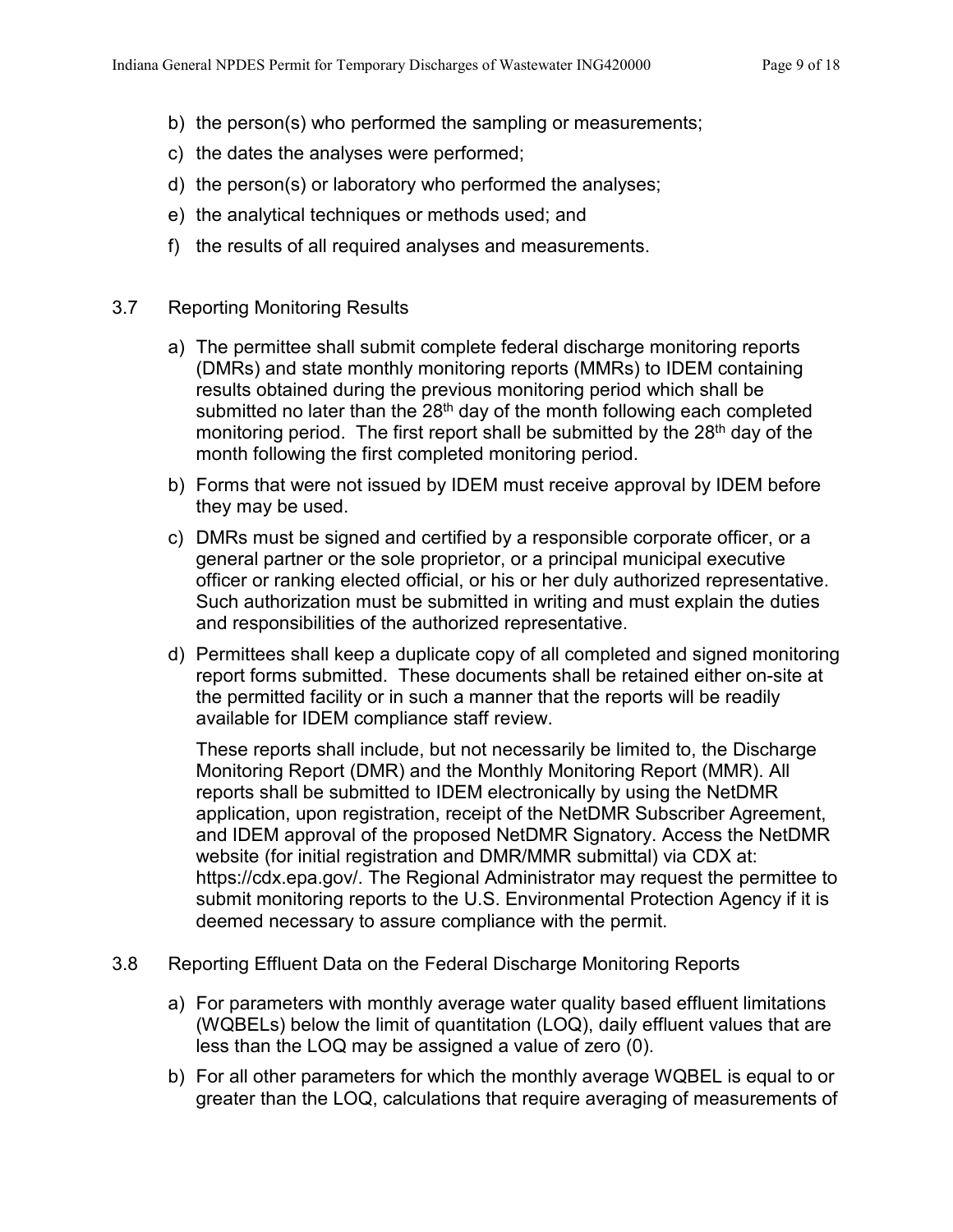daily values (both concentration and mass) shall use an arithmetic mean, except the monthly average for *E. coli* shall be calculated as a geometric mean. When a daily discharge value is below the LOQ, a value of zero (0) shall be used for that value in the calculation to determine the monthly average unless otherwise specified or approved by the Commissioner.

- c) Effluent concentrations less than the limit of detection (LOD) shall be reported on the Discharge Monitoring Report (DMR) forms as < (less than) the value of the LOD. For example, when a substance is not detected at a concentration of 0.1  $\mu$ g/l, report the value as <0.1  $\mu$ g/l.
- d) Effluent concentrations greater than or equal to the LOD and less than the LOQ that are reported on a DMR shall be reported as the actual value and annotated on the DMR to indicate that the value is not quantifiable.

## <span id="page-9-0"></span>3.9 Records Retention

All records and information resulting from the monitoring activities required by this permit, including all records of analyses performed and calibration and maintenance of instrumentation and recording from continuous monitoring instrumentation, shall be retained for a minimum of three (3) years. All records shall be kept at the permitted facility or in such a manner that the reports will be readily available for IDEM compliance staff review. In cases where the original records are kept at another location, a copy of all such records shall be kept at the permitted facility. The three year retention requirement shall be extended:

- a) automatically during the course of any unresolved litigation regarding the discharge of pollutants by the permittee or regarding promulgated effluent guidelines applicable to the permittee; or
- b) as requested by the Regional Administrator of U.S. EPA or the Commissioner.

#### <span id="page-9-1"></span>3.10 Reopening Clause

This general permit may be modified, or alternately, revoked and reissued, after public notice and opportunity for hearing to include any applicable effluent limitation or standard issued or approved under 301(b)(2)(C),(D) and (E), 304 (b)(2), and 307(a)(2) of the Clean Water Act, when the effluent limitation or standard so issued or approved:

- a) contains different conditions or is otherwise more stringent than any effluent limitation in the permit; or
- b) controls any pollutant not limited in the permit.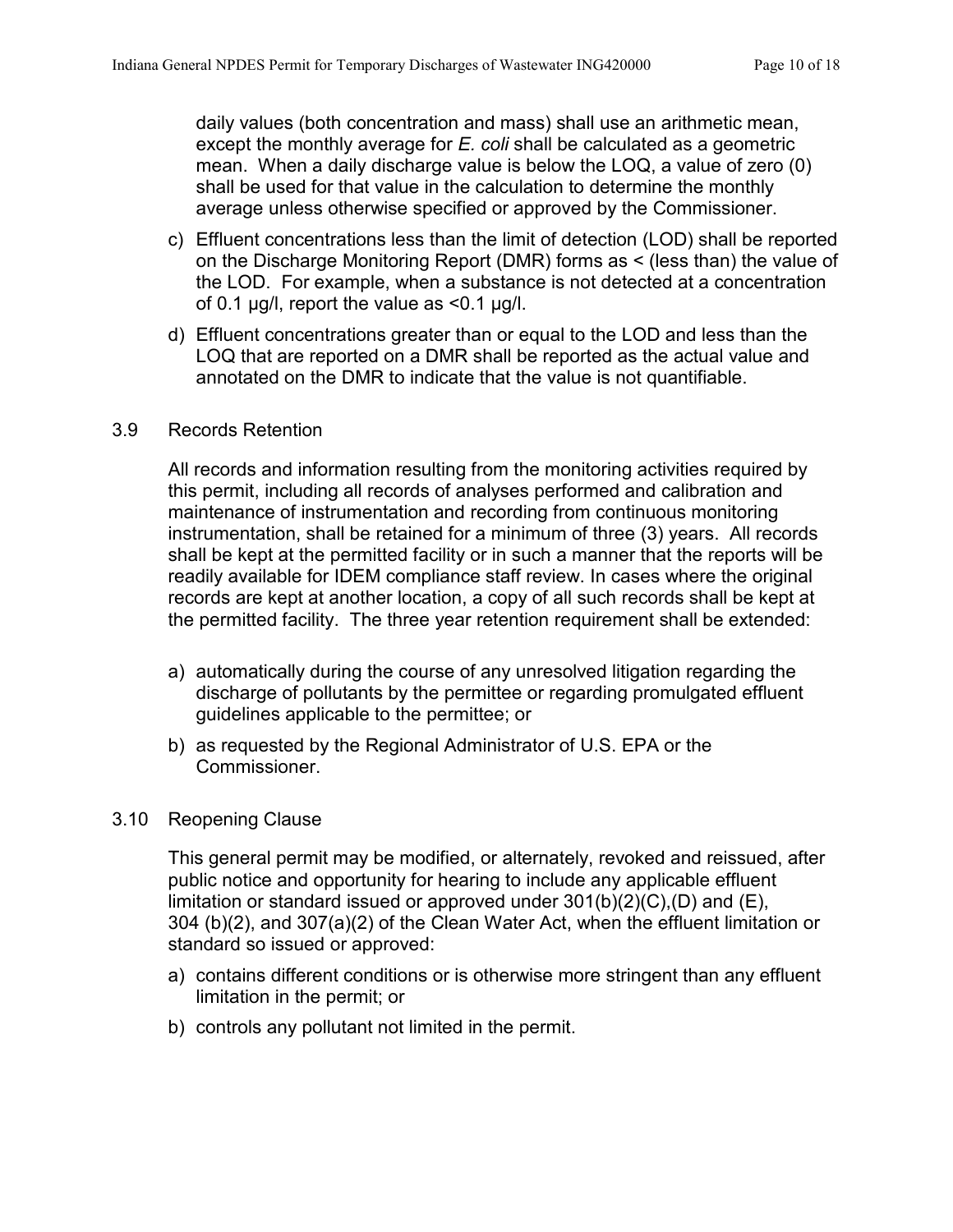When this general permit is modified or revoked and reissued all persons regulated under it will be notified by IDEM. Those persons notified under this Section shall, within one hundred twenty (120) days of the receipt of notification:

- 1) submit a complete NOI containing the information required under the modified or reissued permit; or
- 2) apply for an individual NPDES permit.; or
- 3) submit a Notice of Termination (NOT) of discharge.

# <span id="page-10-0"></span>**4.0 NOTICE OF INTENT (NOI) REQUIREMENTS**

## <span id="page-10-1"></span>4.1 NOI Format

A person seeking coverage under this general permit shall submit the appropriate Notice of Intent (NOI) form for this specific general permit which will be provided by the Commissioner. The NOI form must be signed by a person who has the appropriate signatory authority as required by 40 CFR 122.22.

The NOI shall be submitted to IDEM in accordance with Section 4.3 of this general permit.

<span id="page-10-2"></span>4.2 Deadlines for NOI Submittal

An NOI shall be submitted at least forty-five (45) days before any discharge occurs. The Commissioner may, upon good cause shown in writing by the applicant, revise this submission deadline.

<span id="page-10-3"></span>4.3 Submitting the NOI and Processing Fee

The Notice of Intent and all supporting documents and fees shall be submitted according to the following:

> Submit hard copies to this address: Indiana Department of Environmental Management Office of Water Quality, Permits Administration Section 100 North Senate Avenue, IGCN Room 1255 Indianapolis, Indiana 46204-2251

IDEM continues to develop means of electronic submittals for Notice of Intent and Notice of Termination forms. Upon availability and notification by the Commissioner of an electronic application process, a person may choose to or, may be required to, utilize this process to file the NOI, NOT and other submission requirements. If the electronic application process does become a requirement and the person does not have the ability to submit NOIs or NOTs electronically, the permittee may request an exemption from the requirement which shall include the justification of the inability to utilize an electronic filing system.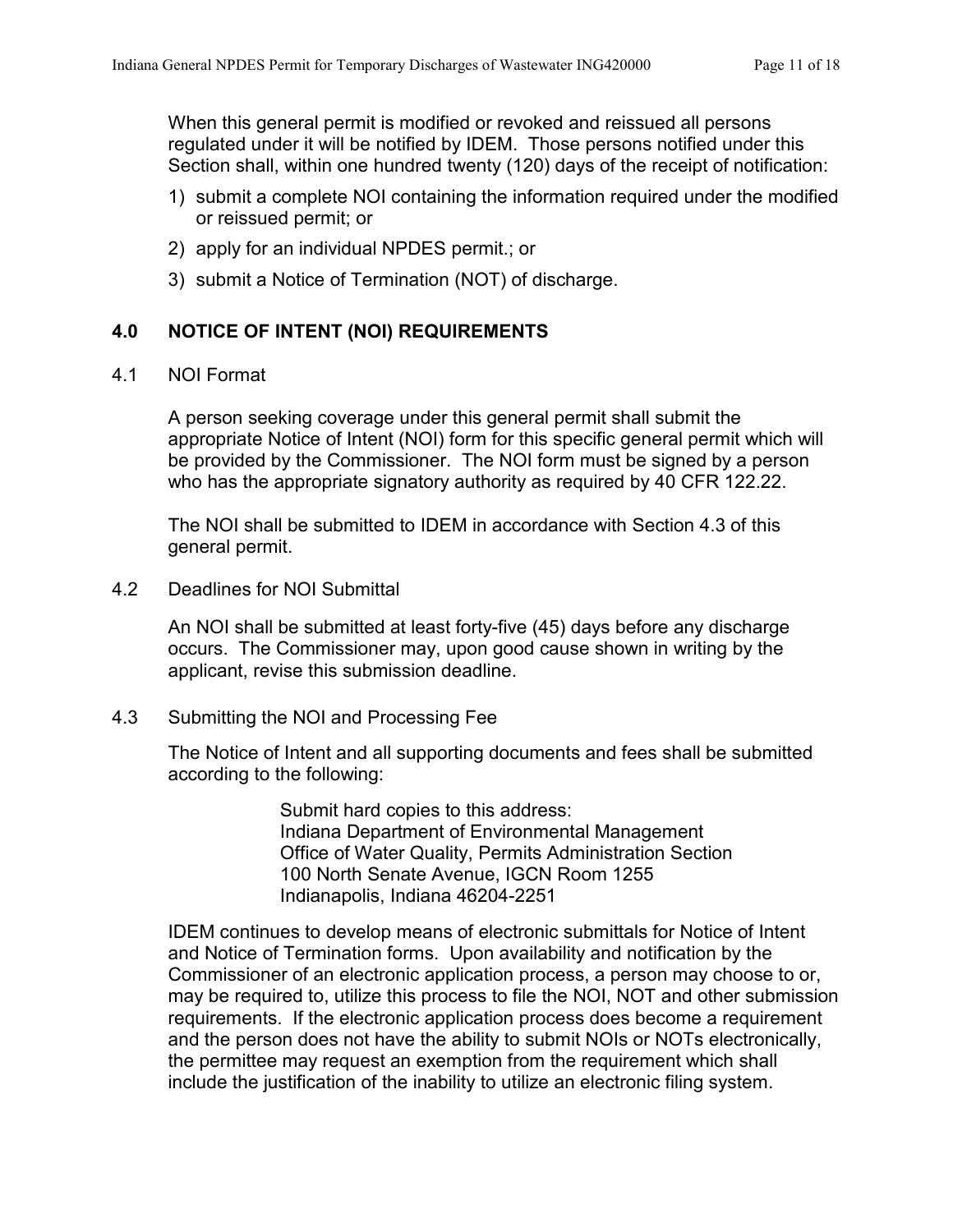#### <span id="page-11-0"></span>4.4 NOI Content Requirements

The following information must be included in an NOI:

- a) name, telephone number, mailing address, and email address of the owner or operator of the site, and the name, telephone number, mailing address, and email address of a contact person who is knowledgeable about the site;
- b) name, telephone number, mailing address, and email address for the contact person who will be responsible for the submission of monthly monitoring reports;
- c) the location address of the site itself, and the latitudinal and longitudinal coordinates of the center of the site;
- d) a brief description of the activities conducted at the site that result in the discharge;
- e) an estimate of the volume of wastewater to be discharged, in million gallons per day (mgd);
- f) the latitudinal and longitudinal coordinates of each point source location (including outfall numbers) that will be discharging wastewater from the short term/temporary discharge activities and also the location information for any sampling points which differ from any of the outfall locations;
- g) the name of the waters receiving each discharge;
- h) a written narrative that explains the analysis conducted by applicant to determine which pollutants to test for as potential pollutants of concern;
- i) data results for pollutants of concern for the water that will be discharged during this activity covered by the permit.

Unless otherwise advised by IDEM, the applicant shall include a comprehensive set of data including scans for volatile and semi-volatile compounds and metals including the 126 Priority Pollutants listed in 40 CFR Part 423, Appendix A. Test Methods shall be selected that will provide adequately sensitive data results.

- j) facility location map which identifies, via names of nearby streets or permanent structures, the location of the site where the activity resulting in the discharge will be conducted; the location where the discharge will occur; and the waters receiving the discharge. The facility map must show boundaries which extend at least a one mile radius beyond the facility property. Multiple maps may be used if the location of the receiving stream is sufficiently distant from the site that too much detail is lost on the site map if only one is used;
- k) information (including Material Data Safety Sheets) about any water treatment additives currently in use or planned to be used for the wastewater. Documentation must also be submitted that proves there has been prior IDEM approval of the WTA for its use at this site;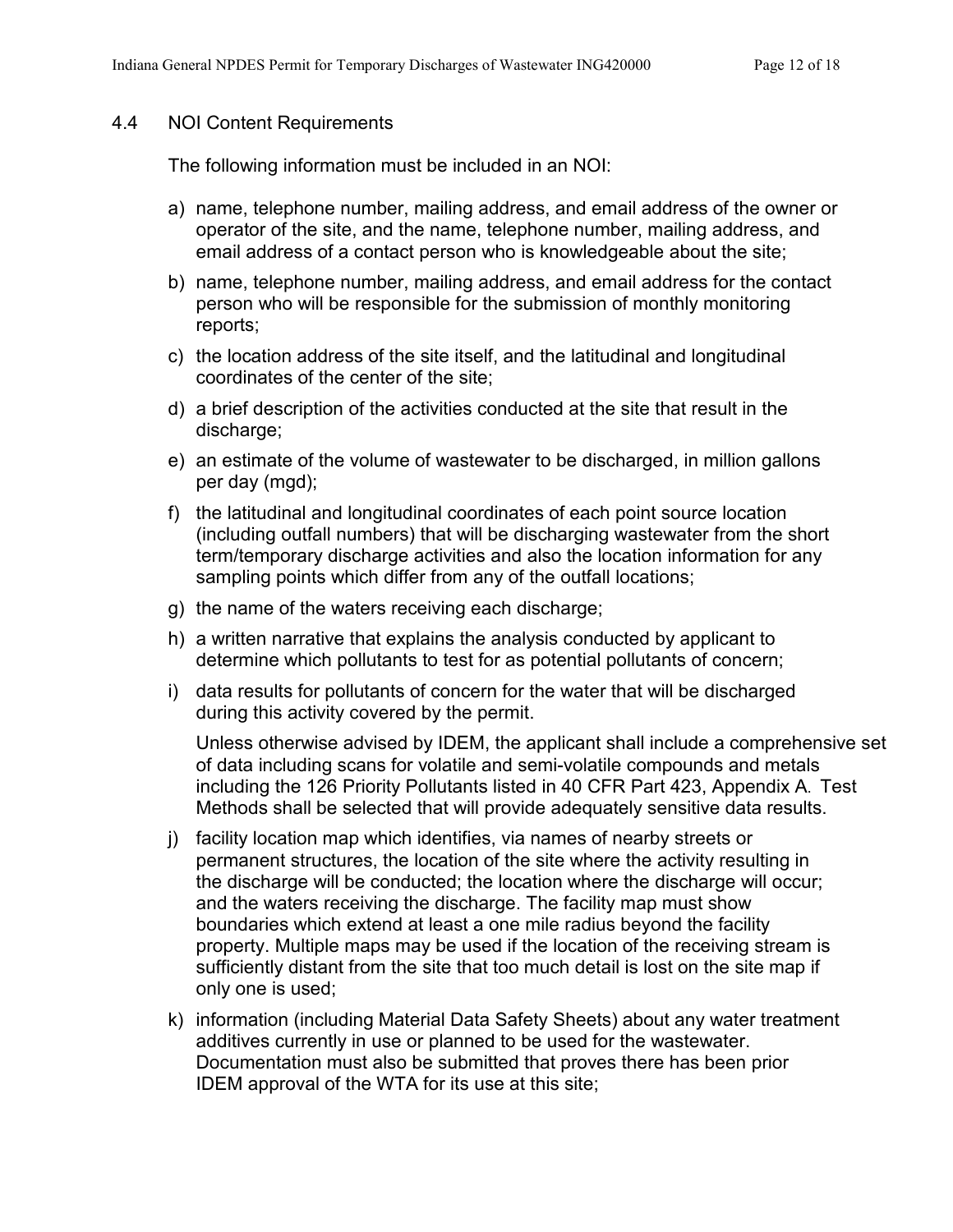- l) site inquiry information must be provided (when contaminated groundwater will be discharged) to determine what soil or groundwater contamination should be expected in the wastewater to be discharged;
- m) a completed Potentially Affected Parties form (as required by IC 4-21.5) and mailing labels with mail codes (Mail Code 65-42 PS) inserted on the first line for each person listed. If known please also provide the person's email address;
- n) proof of public notice in the newspaper publication of largest circulation in the area the discharge will be occurring. The public notice shall consist of the following statement: "(Facility name, address, address of the location of the discharging facility) is submitting an NOI letter to notify the Indiana Department of Environmental Management of our intent to comply with the requirements under ING420000, the general NPDES permit for temporary discharges which will discharge to (insert the name of the stream(s) or water body receiving the discharge(s)). Questions concerning this NOI may be directed to (Facility contact name and telephone number)."
- o) the required permit application fee as per IC 13-18-20-12;
- p) a certification statement as set forth in 40 CFR 122.22 and signed by the authorized signatory.

# <span id="page-12-0"></span>**5.0 REQUESTING TERMINATION OF COVERAGE**

If IDEM grants coverage under this general permit, the NOC will contain a specific time frame for the discharge authorization. If the permittee ceases all discharges covered by this permit to surface waters of the State prior to the end of the designated term of coverage, then the permittee shall complete and submit a Notice of Termination (NOT) according to Section 4.3 of this permit.

The permittee will continue to be responsible for submitting all reports required by this permit and for remitting annual permit maintenance fees billed according to Indiana Statute IC 13-18-20 until IDEM approves the NOT or until the completion of the designated term of coverage, whichever occurs first.

# <span id="page-12-1"></span>**6.0 ADDITIONAL REQUIREMENTS**

<span id="page-12-2"></span>6.1 Standard Conditions for General Permits

The following standard permit conditions are incorporated by reference, as applicable to general permits.

| <b>Standard Conditions</b>                       | <b>Federal Regulatory Cite</b> |
|--------------------------------------------------|--------------------------------|
| a) Duty to comply                                | 40 CFR 122.41(a)               |
| b) Duty to reapply                               | 40 CFR 122.41(b)               |
| c) Need to halt or reduce activity not a defense | 40 CFR 122.41(c)               |
| Duty to mitigate                                 | 40 CFR 122.41(d)               |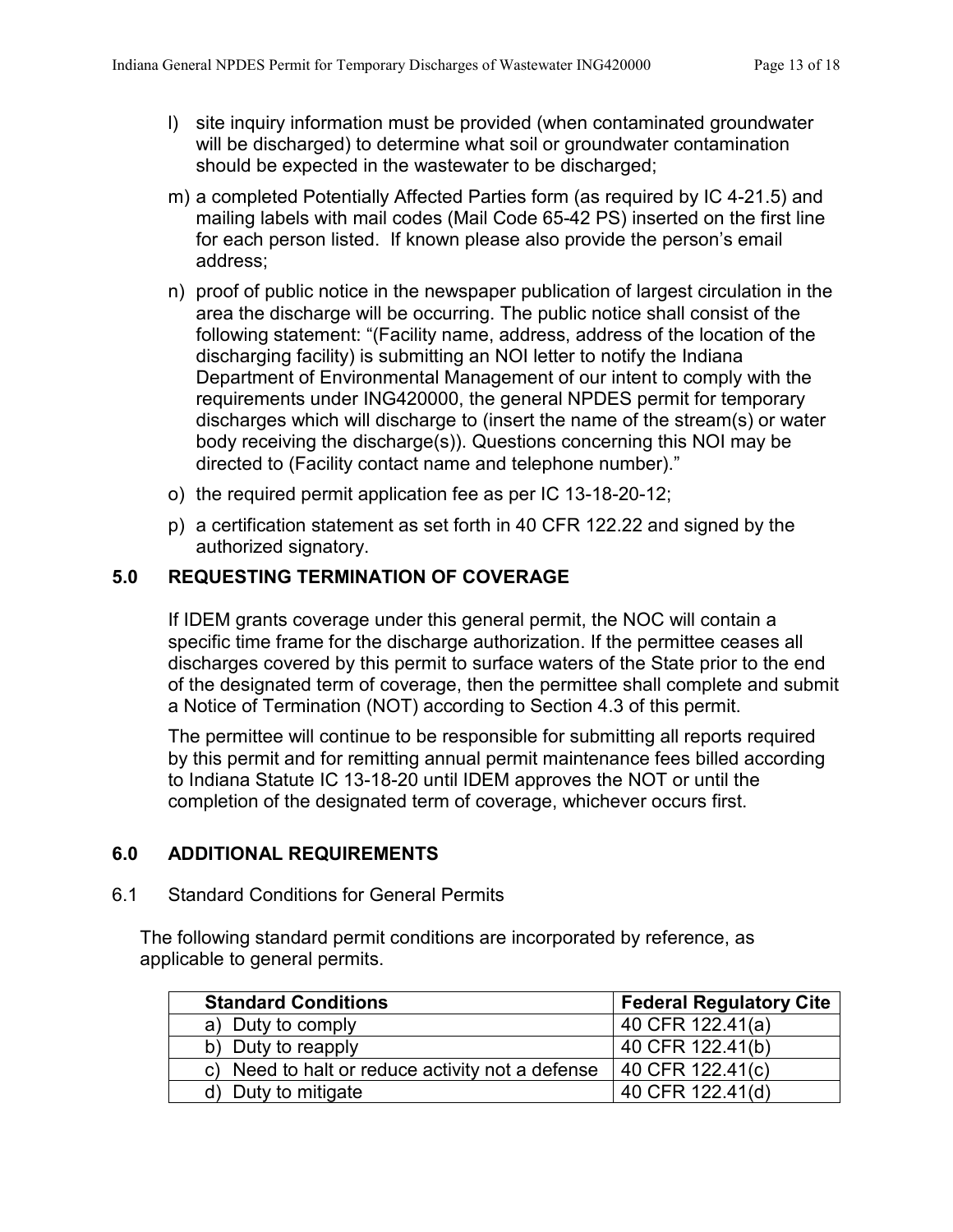| Proper operation and maintenance<br>e)           | 40 CFR 122.41(e) |
|--------------------------------------------------|------------------|
| Permit actions                                   | 40 CFR 122.41(f) |
| Property rights<br>g)                            | 40 CFR 122.41(g) |
| Duty to provide information<br>h)                | 40 CFR 122.41(h) |
| Inspection and entry                             | 40 CFR 122.41(i) |
| Monitoring and records                           | 40 CFR 122.41(i) |
| k) Signatory requirements                        | 40 CFR 122.41(k) |
| <b>Reporting requirements</b>                    | 40 CFR 122.41(l) |
| m) Bypass reporting                              | 40 CFR 122.41(m) |
| Upset reporting<br>n)                            | 40 CFR 122.41(n) |
| o) Additional reporting requirement for existing | 40 CFR 122.42(a) |
| manufacturing, commercial, mining, and           |                  |
| silvicultural dischargers                        |                  |

<span id="page-13-0"></span>6.2 Change of Ownership/Transfer

Coverage under this permit may be transferred in the event that the facility is sold or transferred to a new owner or operator when the following occurs:

- a) The current permittee notifies IDEM at least thirty (30) days in advance of the proposed transfer date.
- b) A written agreement is submitted to IDEM containing a specific date of transfer of permit responsibility and coverage between the current permittee and the transferee (including acknowledgment that the existing permittee is liable for violations up to that date, and the transferee is liable for violations from that date on) is submitted to IDEM.
- c) The transferee certifies in writing to IDEM the intent to operate the facility without making such material and substantial alterations or additions to the facility as would significantly change the nature or quantities of pollutants discharged.
- d) In addition to the submittal of the written agreement for transfer the new owner or operator must also submit a new NOI in accordance with the provisions of Section 4.0 of this permit.
- <span id="page-13-1"></span>6.3 Planned Changes in Facility or Discharge

The permittee shall give notice to IDEM no later than thirty (30) days prior to the initiation of any physical alterations or additions to the permitted facility that will or may:

- a) result in a discharge from a point previously not identified in the NOI;
- b) result in the facility meeting one of the criteria for determining whether the facility is a new source as defined in 40 CFR 122.29(b);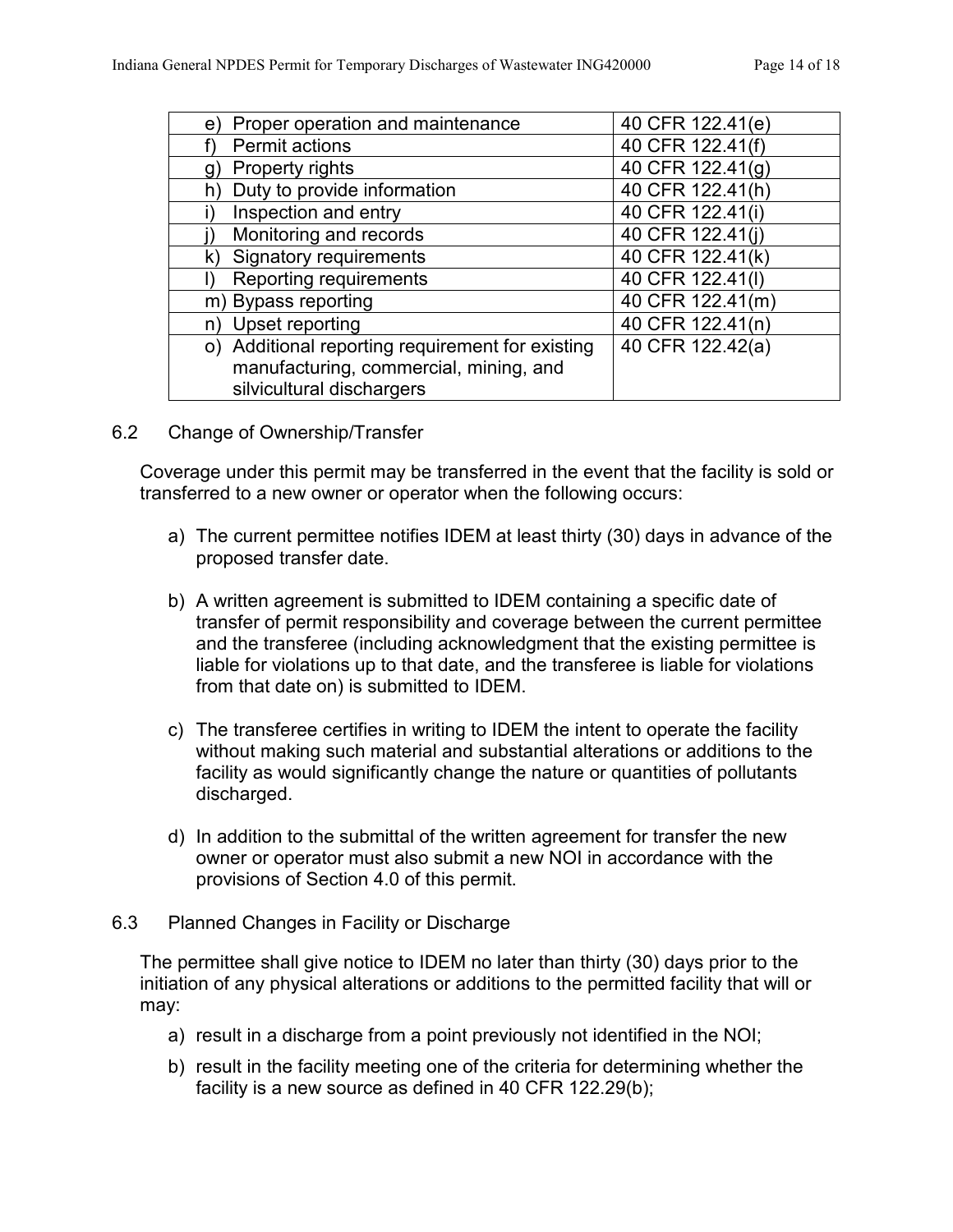- c) change the nature or increase the quantity of pollutants discharged. This notification applies to pollutants which are subject either to effluent limitations in the general permit, or to notification requirements under 40 CFR 122.42(a)(1); or
- d) change the amount or frequency of the discharge.

Changes resulting in the addition (item a above) or deletion of a discharge point will necessitate the submission of a new NOI requesting this amendment, along with the appropriate fee in accordance with IC 13-18-20-12.

#### <span id="page-14-0"></span>6.4 Other Information

When the permittee becomes aware of a failure to submit any relevant facts or the submission of incorrect information in a NOI or in any report, the permittee shall promptly submit such facts or corrected information to the Commissioner.

The permittee shall promptly provide to IDEM written notice of any changes to items listed on the NOI. These would include:

- a) any changes in contacts or responsible party;
- b) any changes to addresses- mailing address or email address- for any contact or responsible party;
- c) any changes to telephone numbers for any contact person or responsible party; and/or
- d) any changes involving the person or position with delegated signature authority for any forms or reports required by this general permit as set forth in Section 6.1(k) of this general permit.

#### <span id="page-14-1"></span>6.5 Effect of Noncompliance

All discharges shall be consistent with the terms and conditions of this general permit. Any noncompliance constitutes a violation of applicable State and Federal laws, the Clean Water Act and IC 13 and is grounds for enforcement action, termination of coverage under the permit, requiring an individual permit, and/or denial of permit coverage.

When IDEM or the U.S. EPA determines that the effluent limitations contained in Sections 2.1 or 2.2 of this general permit are not being met consistently, or that the discharge is causing or contributing to an excursion above any applicable water quality standard, the permittee may be notified by the Commissioner in writing that an individual permit application is necessary.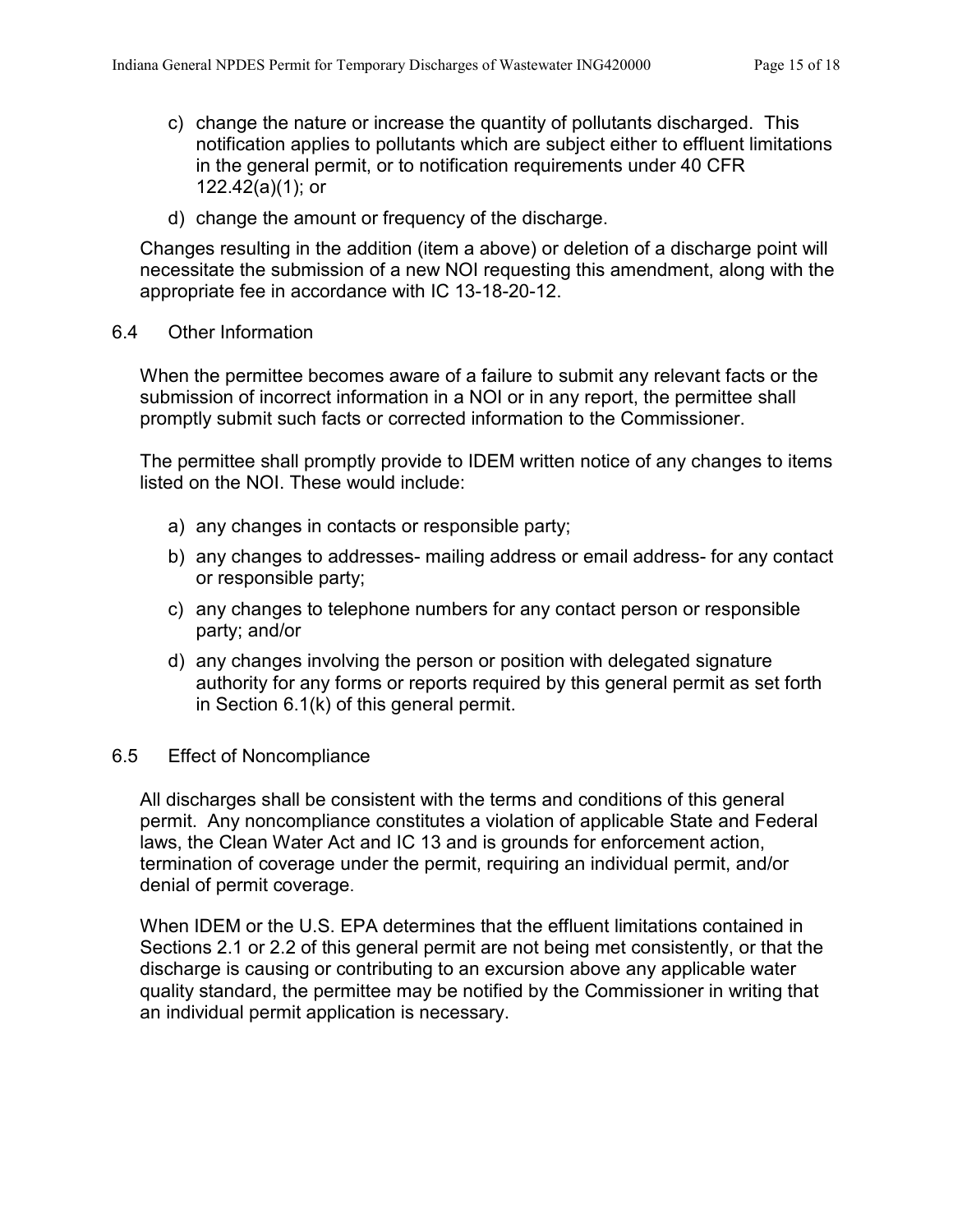## <span id="page-15-0"></span>6.6 Reporting Spills and Noncompliance

The permittee must monitor for, identify, and report to IDEM any adverse incidents (including spills and leaks) which reach any surface water of the state. When the permittee observes or is otherwise made aware of any permit noncompliance or any adverse incident that may have resulted from a discharge from the permitted facility, the permittee must notify IDEM by telephone at **(888) 233-7745:**

- a) immediately for bypasses, adverse incidents or noncompliance which pose a significant danger to human health or the environment, and
- b) as soon as possible but within two (2) hours of discovery for any bypasses, adverse incidents, or noncompliance resulting in death or acute injury or illness to animals or humans (see "Spill Response and Reporting Requirements" in 327 IAC 2-6.1).

The permittee shall report any noncompliance and other information that is subject to the reporting requirements of 40 CFR 122.41(l)-(m) and 40 CFR 122.42(a) of this general permit within 24 hours of the person becoming aware of the permit noncompliance if it does not meet either of the conditions listed above. The permittee shall make the oral reports to IDEM by calling (317) 232-8670 during regular business hours or by calling (317) 233-7745 ((888) 233-7745 toll free in Indiana) during non-business hours. The written reports shall be submitted to IDEM within 5 days of the time the permittee becomes aware of the circumstances and may be submitted by U.S. Mail, by hand delivery, or via email. The written submission shall contain a description of the noncompliance and its cause; the period of noncompliance, including exact dates and times, and, if the noncompliance has not been corrected, the anticipated time it is expected to continue; and steps taken or planned to reduce and eliminate the noncompliance and prevent its recurrence. The mailing address for the written report is:

Indiana Department of Environmental Management Office of Water Quality Compliance Data Section, IGCN Room 1255 100 North Senate Avenue Indianapolis, Indiana 46204-2251

Any written reports which are sent to IDEM via email shall be sent to [wwreports@idem.IN.gov.](mailto:wwreports@idem.IN.gov)

Any other permit noncompliance that is not subject to the reporting requirements of 40 CFR 122.41(l)-(m), 40 CFR 122.42(a), or 327 IAC 2-6.1 shall be reported at the time of submittal of the applicable Discharge Monitoring Report as referenced in Section 3.7 of this general permit.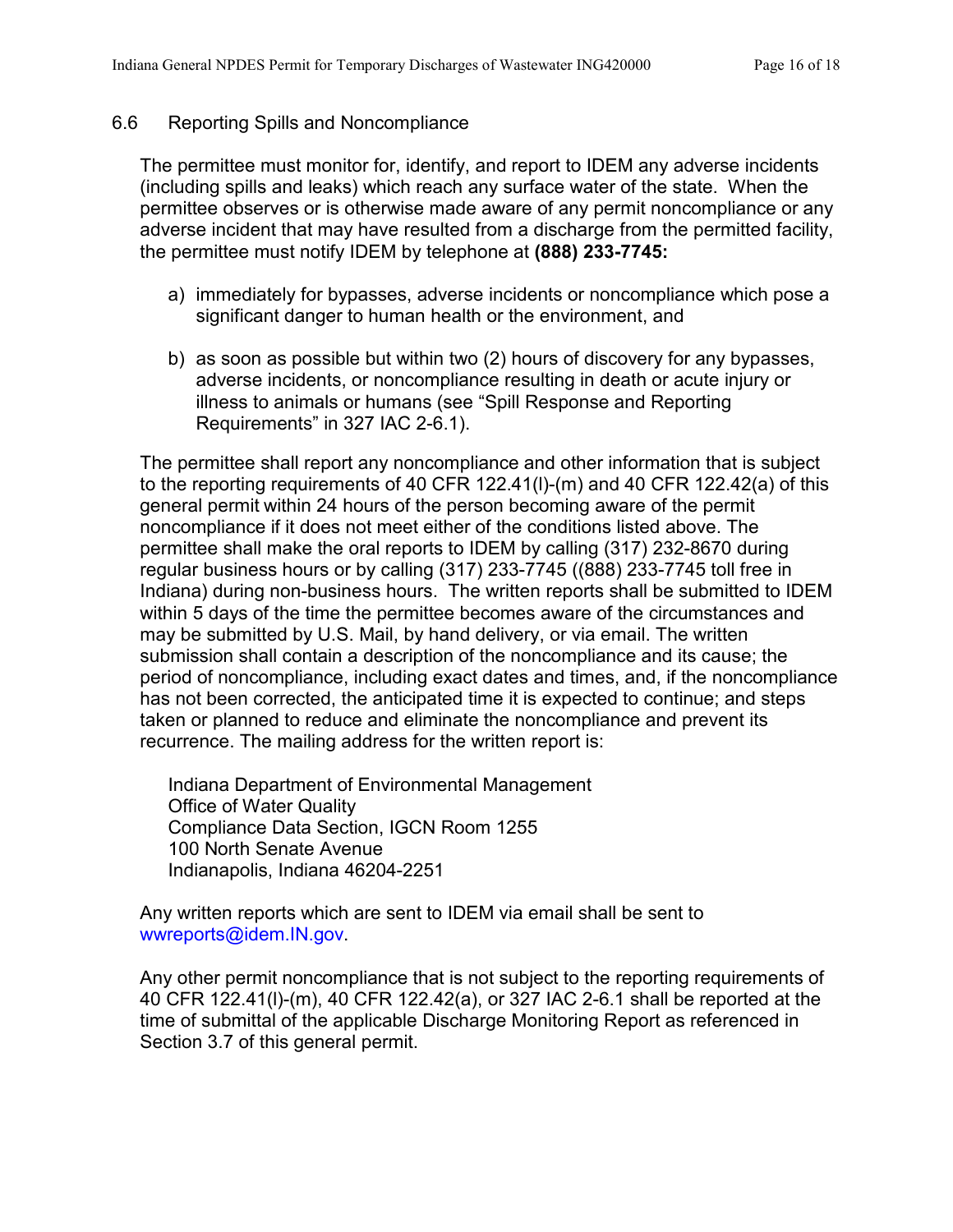#### <span id="page-16-0"></span>6.7 Certified Operator

The permittee shall have any wastewater treatment facility, when applicable, under the responsible charge of an operator certified by the Commissioner in a classification corresponding to the classification of the wastewater treatment plant as required by IC 13-18-11-11 and 327 IAC 5-22.

#### <span id="page-16-1"></span>6.8 Construction Permit

A person shall not construct, install, or modify any water pollution control facility without a valid construction permit issued by IDEM under 327 IAC 3-2, unless exempted by IC 13-14-8-11.6.

- <span id="page-16-2"></span>6.9 Individual or Alternative General NPDES Permit
	- a) IDEM may require a person to obtain an individual NPDES permit or an alternative general permit in accordance with the provisions of 327 IAC 15-2-9 or 40 CFR 122.28(b)(3).
	- b) Any discharger authorized for coverage under this general permit may apply for coverage under an individual NPDES permit by submitting an individual NPDES application or modification to IDEM.
- <span id="page-16-3"></span>6.10 State and Local Laws

Coverage under this permit does not preempt any duty to obtain any other state, or local assent required by law for the discharge or for the construction or operation of the facility from which a discharge is made. Nothing in this permit shall be construed to preclude the institution of any legal action or relieve the permittee from any responsibilities, liabilities, or penalties established pursuant to any applicable state law or regulation or the Clean Water Act, as amended.

<span id="page-16-4"></span>6.11 Penalties for Violation of Permit Conditions

Pursuant to IC 13-30-4, a person who violates any provision of this permit, the water pollution control laws; environmental management laws; or a rule or standard adopted by the Environmental Rules Board is liable for a civil penalty not to exceed twenty-five thousand dollars (\$25,000) per day of any violation.

Pursuant to IC 13-30-5, a person who obstructs, delays, resists, prevents, or interferes with (1) the department; or (2) the department's personnel or designated agent in the performance of an inspection or investigation performed under IC 13- 14-2-2 commits a class C infraction.

Pursuant to IC 13-30-10-1.5(e), a person who willfully or negligently violates any NPDES permit condition or filing requirement, or any applicable standards or